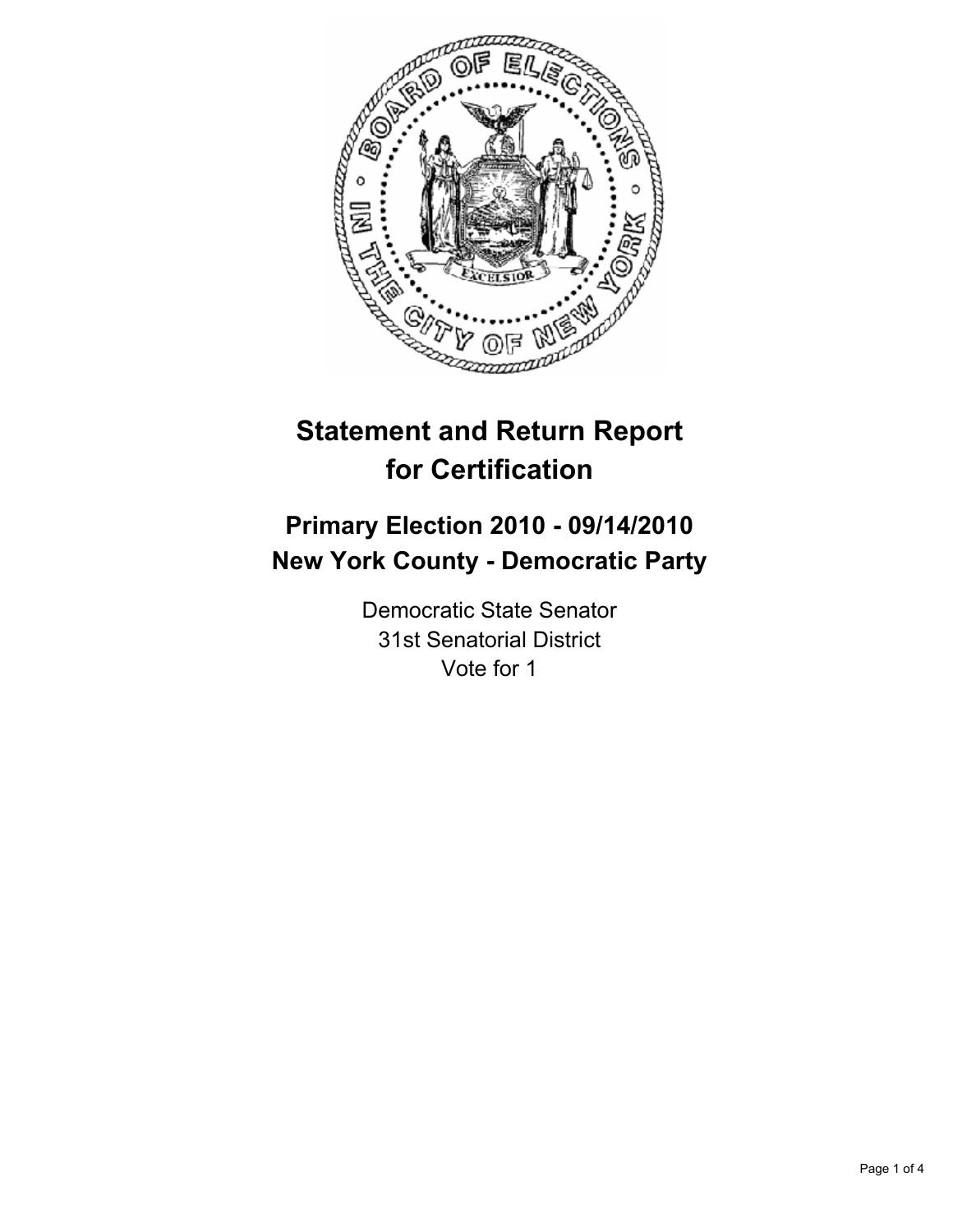

## **Assembly District 67**

| PUBLIC COUNTER                 | 3,482 |
|--------------------------------|-------|
| <b>EMERGENCY</b>               | 3     |
| ABSENTEE/MILITARY              | 114   |
| <b>AFFIDAVIT</b>               | 37    |
| <b>ADRIANO ESPAILLAT</b>       | 1,063 |
| <b>MARK LEVINE</b>             | 1,719 |
| <b>ANNA LEWIS</b>              | 557   |
| <b>MIOSOTIS MUNOZ</b>          | 23    |
| <b>BASIL SMILKE (WRITE-IN)</b> | 2     |
| BILL PERKINS (WRITE-IN)        | 1     |
| F LAGUARDIA (WRITE-IN)         | 1     |
| JOSEPH WILLS (WRITE-IN)        | 1     |
| LINDA ROSENTHAL (WRITE-IN)     | 1     |
| MARCIA TEPLEK (WRITE-IN)       | 1     |
| NO NAME (WRITE-IN)             | 8     |
| WILLIAM T FLYNN (WRITE-IN)     | 1     |
| <b>Total Votes</b>             | 3,378 |

#### **Assembly District 69**

| <b>PUBLIC COUNTER</b>     | 4,356 |
|---------------------------|-------|
| <b>EMERGENCY</b>          | 21    |
| ABSENTEE/MILITARY         | 67    |
| <b>AFFIDAVIT</b>          | 62    |
| <b>ADRIANO ESPAILLAT</b>  | 1,432 |
| <b>MARK LEVINE</b>        | 2,201 |
| <b>ANNA LEWIS</b>         | 509   |
| <b>MIOSOTIS MUNOZ</b>     | 30    |
| ANNE ROSS (WRITE-IN)      | 1     |
| CAROLYN NALANY (WRITE-IN) |       |
| EMILY GAVIN (WRITE-IN)    | 1     |
| JOANNA SHUMAN (WRITE-IN)  | 1     |
| MARK LEVINE (WRITE-IN)    | 1     |
| NO NAME (WRITE-IN)        | 7     |
| <b>Total Votes</b>        | 4,184 |

## **Assembly District 70**

| PUBLIC COUNTER                 | 1,063          |
|--------------------------------|----------------|
| <b>EMERGENCY</b>               | 0              |
| ABSENTEE/MILITARY              | 10             |
| AFFIDAVIT                      | 8              |
| <b>ADRIANO ESPAILLAT</b>       | 596            |
| <b>MARK LEVINE</b>             | 276            |
| <b>ANNA LEWIS</b>              | 56             |
| MIOSOTIS MUNOZ                 | 57             |
| <b>BASIL SMIKLE (WRITE-IN)</b> | 1              |
| NO NAME (WRITE-IN)             | $\overline{2}$ |
| <b>Total Votes</b>             | 988            |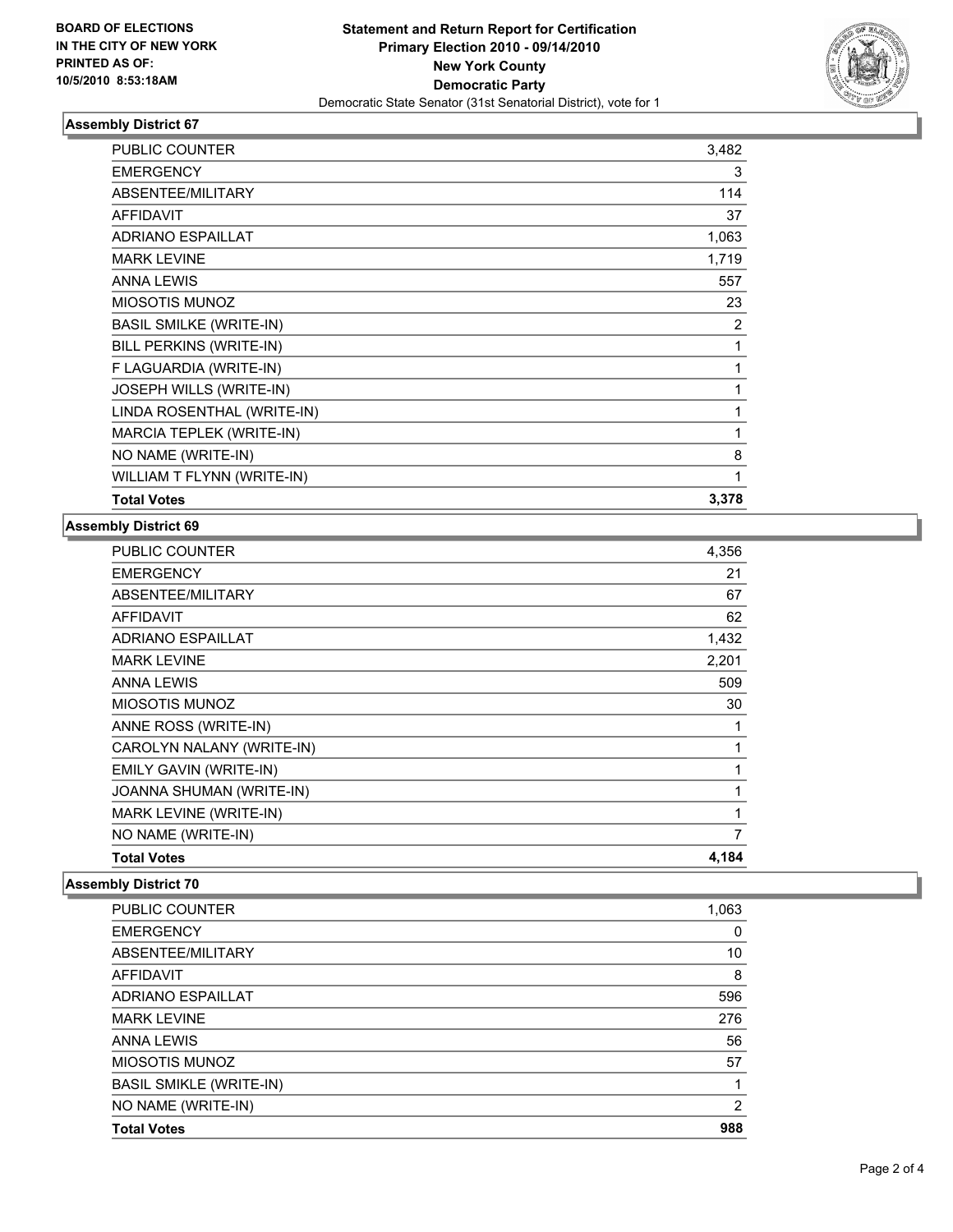

## **Assembly District 71**

| <b>PUBLIC COUNTER</b>            | 6,369          |
|----------------------------------|----------------|
| <b>EMERGENCY</b>                 | 0              |
| <b>ABSENTEE/MILITARY</b>         | 82             |
| <b>AFFIDAVIT</b>                 | 121            |
| <b>ADRIANO ESPAILLAT</b>         | 3,009          |
| <b>MARK LEVINE</b>               | 2,642          |
| <b>ANNA LEWIS</b>                | 366            |
| <b>MIOSOTIS MUNOZ</b>            | 153            |
| ADRIANO ESPAILLANT (WRITE-IN)    | 1              |
| BILL PERKINS (WRITE-IN)          | 2              |
| BW (WRITE-IN)                    | 1              |
| DOMINGO M. FLORES (WRITE-IN)     | 1              |
| <b>GUSTAVO RIVERA (WRITE-IN)</b> | $\overline{2}$ |
| HOWARD STERN (WRITE-IN)          | 1              |
| ISAAC SASSON (WRITE-IN)          | 1              |
| MALCOLM X (WRITE-IN)             | 1              |
| NO NAME (WRITE-IN)               | 36             |
| VELMONETTE MONGERMERY (WRITE-IN) | 1              |
| <b>Total Votes</b>               | 6,217          |

#### **Assembly District 72**

| 8,253          |
|----------------|
| 0              |
| 57             |
| 113            |
| 5,911          |
| 1,450          |
| 294            |
| 239            |
| 1              |
| $\overline{2}$ |
| 1              |
| 1              |
| 10             |
| 1              |
| 7,910          |
|                |